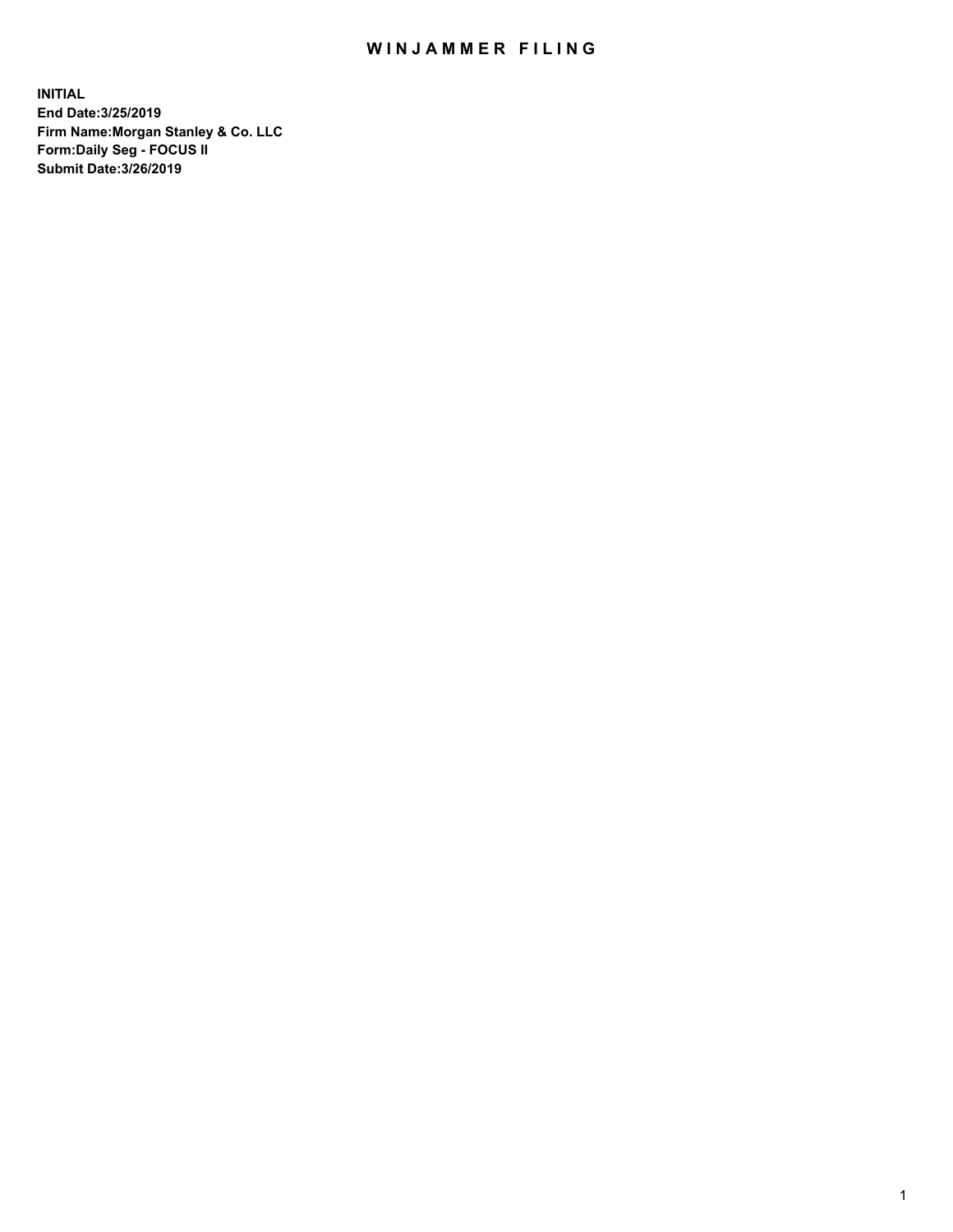**INITIAL End Date:3/25/2019 Firm Name:Morgan Stanley & Co. LLC Form:Daily Seg - FOCUS II Submit Date:3/26/2019 Daily Segregation - Cover Page**

| Name of Company                                                                                                                                                                                                                                                                                                                | Morgan Stanley & Co. LLC                                    |
|--------------------------------------------------------------------------------------------------------------------------------------------------------------------------------------------------------------------------------------------------------------------------------------------------------------------------------|-------------------------------------------------------------|
| <b>Contact Name</b>                                                                                                                                                                                                                                                                                                            | <b>Ikram Shah</b>                                           |
| <b>Contact Phone Number</b>                                                                                                                                                                                                                                                                                                    | 212-276-0963                                                |
| <b>Contact Email Address</b>                                                                                                                                                                                                                                                                                                   | Ikram.shah@morganstanley.com                                |
| FCM's Customer Segregated Funds Residual Interest Target (choose one):<br>a. Minimum dollar amount: ; or<br>b. Minimum percentage of customer segregated funds required:% ; or<br>c. Dollar amount range between: and; or<br>d. Percentage range of customer segregated funds required between:% and%.                         | 235,000,000<br><u>0</u><br>0 <sub>0</sub><br>0 <sub>0</sub> |
| FCM's Customer Secured Amount Funds Residual Interest Target (choose one):<br>a. Minimum dollar amount: ; or<br>b. Minimum percentage of customer secured funds required:%; or<br>c. Dollar amount range between: and; or<br>d. Percentage range of customer secured funds required between:% and%.                            | 140,000,000<br><u>0</u><br>0 <sub>0</sub><br>0 <sub>0</sub> |
| FCM's Cleared Swaps Customer Collateral Residual Interest Target (choose one):<br>a. Minimum dollar amount: ; or<br>b. Minimum percentage of cleared swaps customer collateral required:% ; or<br>c. Dollar amount range between: and; or<br>d. Percentage range of cleared swaps customer collateral required between:% and%. | 92,000,000<br><u>0</u><br><u>00</u><br>0 <sub>0</sub>       |

Attach supporting documents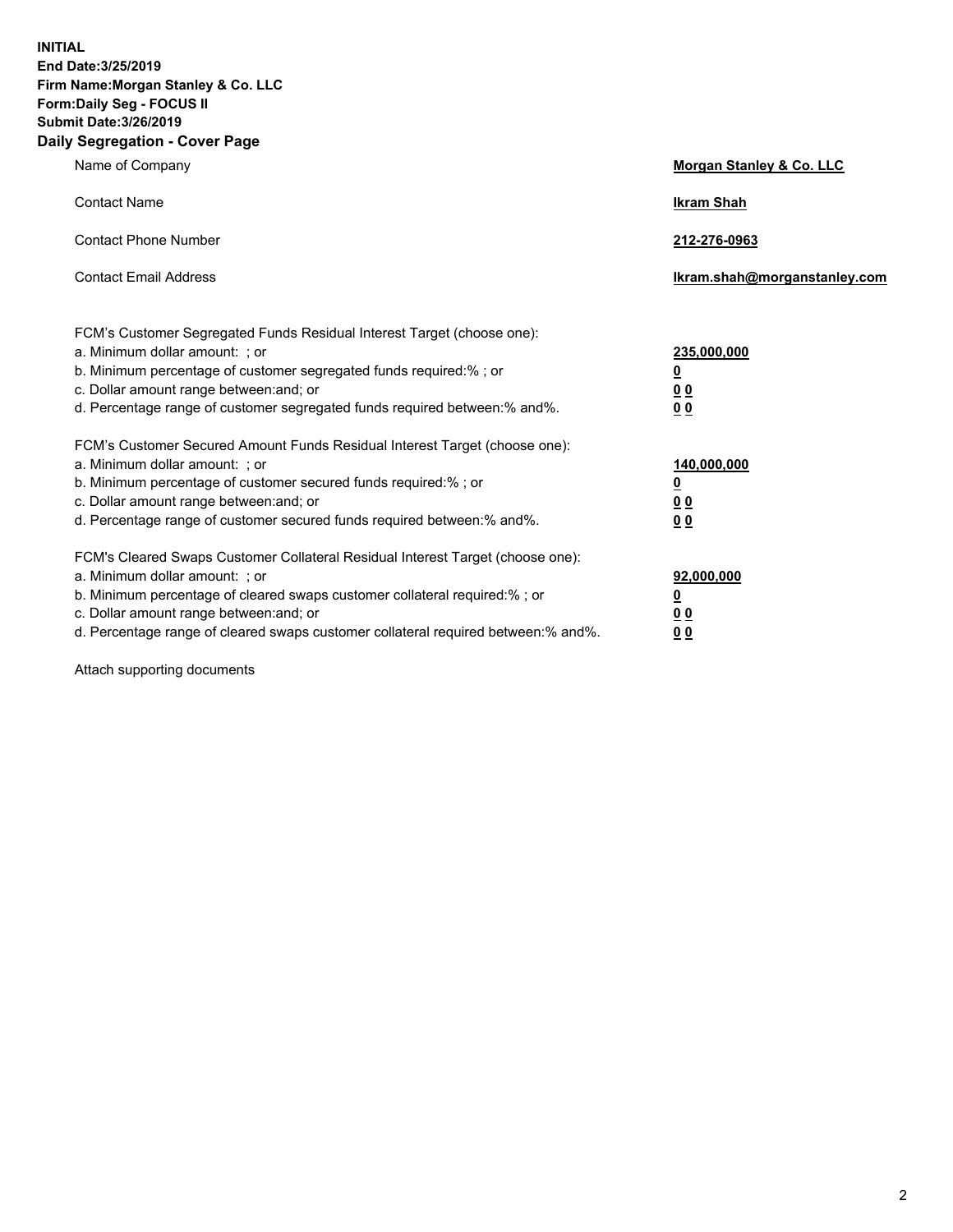## **INITIAL End Date:3/25/2019 Firm Name:Morgan Stanley & Co. LLC Form:Daily Seg - FOCUS II Submit Date:3/26/2019 Daily Segregation - Secured Amounts**

Foreign Futures and Foreign Options Secured Amounts Amount required to be set aside pursuant to law, rule or regulation of a foreign government or a rule of a self-regulatory organization authorized thereunder 1. Net ledger balance - Foreign Futures and Foreign Option Trading - All Customers A. Cash **3,407,634,057** [7315]

- B. Securities (at market) **2,077,764,352** [7317]
- 2. Net unrealized profit (loss) in open futures contracts traded on a foreign board of trade **-293,791,384** [7325]
- 3. Exchange traded options
	- a. Market value of open option contracts purchased on a foreign board of trade **7,091,828** [7335]
	- b. Market value of open contracts granted (sold) on a foreign board of trade **-9,505,555** [7337]
- 4. Net equity (deficit) (add lines 1. 2. and 3.) **5,189,193,298** [7345]
- 5. Account liquidating to a deficit and account with a debit balances gross amount **144,679,310** [7351] Less: amount offset by customer owned securities **-143,240,215** [7352] **1,439,095**
- 6. Amount required to be set aside as the secured amount Net Liquidating Equity Method (add lines 4 and 5)
- 7. Greater of amount required to be set aside pursuant to foreign jurisdiction (above) or line 6.

## FUNDS DEPOSITED IN SEPARATE REGULATION 30.7 ACCOUNTS

- 1. Cash in banks
	- A. Banks located in the United States **743,506,475** [7500]
	- B. Other banks qualified under Regulation 30.7 **630,968,050** [7520] **1,374,474,525**
- 2. Securities
	- A. In safekeeping with banks located in the United States **125,708,766** [7540]
	- B. In safekeeping with other banks qualified under Regulation 30.7 **0** [7560] **125,708,766** [7570]
- 3. Equities with registered futures commission merchants
	-
	- B. Securities **0** [7590]
	- C. Unrealized gain (loss) on open futures contracts **98,170** [7600]
	- D. Value of long option contracts **0** [7610]
- E. Value of short option contracts **0** [7615] **7,393,436** [7620]
- 4. Amounts held by clearing organizations of foreign boards of trade
	- A. Cash **0** [7640]
	- B. Securities **0** [7650]
	- C. Amount due to (from) clearing organization daily variation **0** [7660]
	- D. Value of long option contracts **0** [7670]
	- E. Value of short option contracts **0** [7675] **0** [7680]
- 5. Amounts held by members of foreign boards of trade
	-
	-
	- C. Unrealized gain (loss) on open futures contracts **-293,889,553** [7720]
	- D. Value of long option contracts **7,091,828** [7730]
	- E. Value of short option contracts **-9,505,555** [7735] **3,874,465,153**
- 6. Amounts with other depositories designated by a foreign board of trade **0** [7760]
- 7. Segregated funds on hand **0** [7765]
- 8. Total funds in separate section 30.7 accounts **5,382,041,880** [7770]
- 9. Excess (deficiency) Set Aside for Secured Amount (subtract line 7 Secured Statement Page 1 from Line 8)
- 10. Management Target Amount for Excess funds in separate section 30.7 accounts **140,000,000** [7780]
- 11. Excess (deficiency) funds in separate 30.7 accounts over (under) Management Target **51,409,487** [7785]

**0** [7305]

[7354] **5,190,632,393** [7355]

**5,190,632,393** [7360]

[7530]

A. Cash **7,295,266** [7580]

 A. Cash **2,218,712,847** [7700] B. Securities **1,952,055,586** [7710] [7740] **191,409,487** [7380]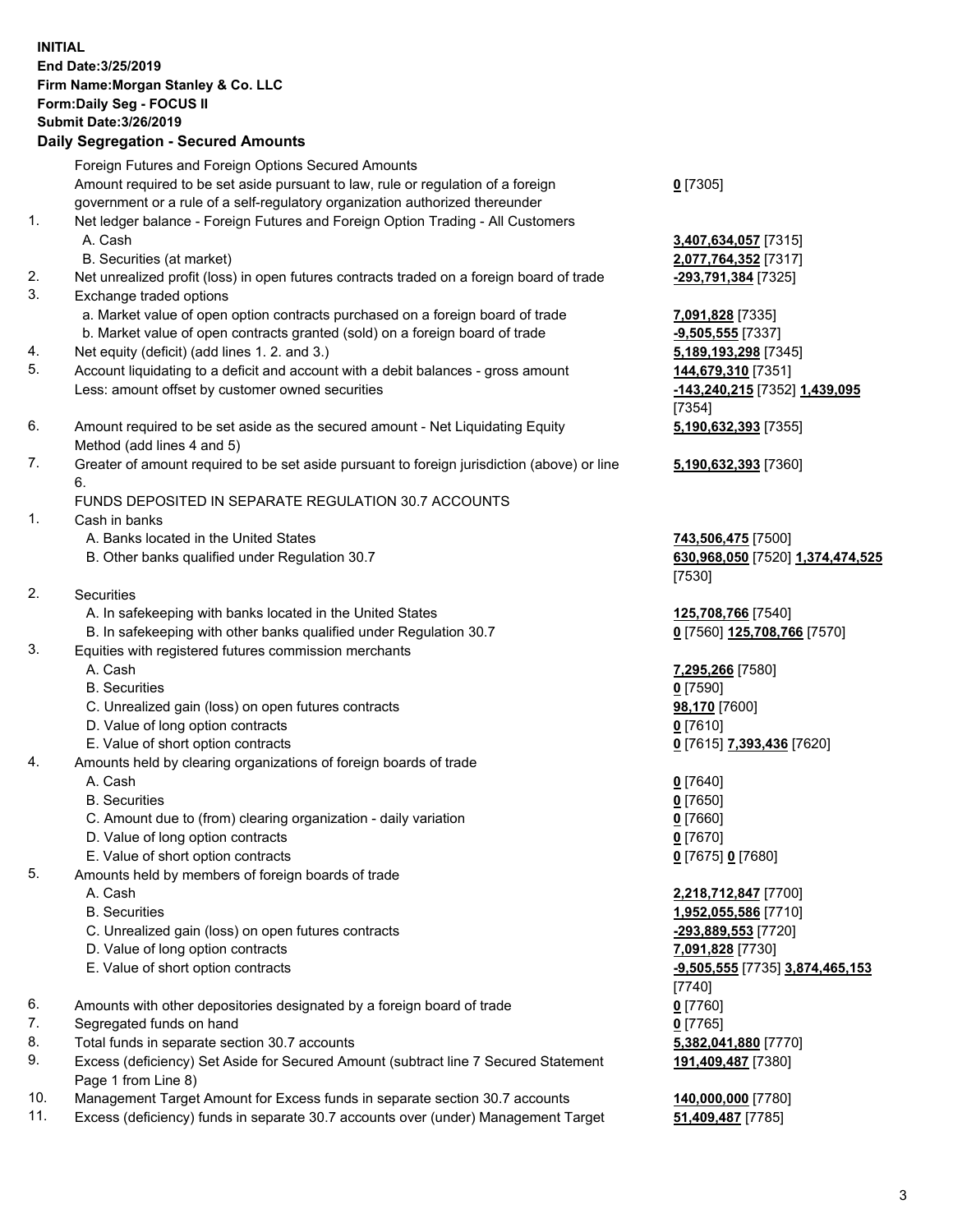**INITIAL End Date:3/25/2019 Firm Name:Morgan Stanley & Co. LLC Form:Daily Seg - FOCUS II Submit Date:3/26/2019 Daily Segregation - Segregation Statement** SEGREGATION REQUIREMENTS(Section 4d(2) of the CEAct) 1. Net ledger balance A. Cash **8,073,767,551** [7010] B. Securities (at market) **6,455,311,766** [7020] 2. Net unrealized profit (loss) in open futures contracts traded on a contract market **2,263,446,091** [7030] 3. Exchange traded options A. Add market value of open option contracts purchased on a contract market **331,299,284** [7032] B. Deduct market value of open option contracts granted (sold) on a contract market **-220,521,871** [7033] 4. Net equity (deficit) (add lines 1, 2 and 3) **16,903,302,821** [7040] 5. Accounts liquidating to a deficit and accounts with debit balances - gross amount **217,086,049** [7045] Less: amount offset by customer securities **-215,139,967** [7047] **1,946,082** [7050] 6. Amount required to be segregated (add lines 4 and 5) **16,905,248,903** [7060] FUNDS IN SEGREGATED ACCOUNTS 7. Deposited in segregated funds bank accounts A. Cash **4,339,536,253** [7070] B. Securities representing investments of customers' funds (at market) **0** [7080] C. Securities held for particular customers or option customers in lieu of cash (at market) **546,556,067** [7090] 8. Margins on deposit with derivatives clearing organizations of contract markets A. Cash **6,170,280,777** [7100] B. Securities representing investments of customers' funds (at market) **0** [7110] C. Securities held for particular customers or option customers in lieu of cash (at market) **5,908,755,699** [7120] 9. Net settlement from (to) derivatives clearing organizations of contract markets **113,026,846** [7130] 10. Exchange traded options A. Value of open long option contracts **331,299,284** [7132] B. Value of open short option contracts **-220,521,871** [7133] 11. Net equities with other FCMs A. Net liquidating equity **10,072,281** [7140] B. Securities representing investments of customers' funds (at market) **0** [7160] C. Securities held for particular customers or option customers in lieu of cash (at market) **0** [7170] 12. Segregated funds on hand **0** [7150] 13. Total amount in segregation (add lines 7 through 12) **17,199,005,336** [7180] 14. Excess (deficiency) funds in segregation (subtract line 6 from line 13) **293,756,433** [7190]

- 15. Management Target Amount for Excess funds in segregation **235,000,000** [7194]
- 16. Excess (deficiency) funds in segregation over (under) Management Target Amount Excess

**58,756,433** [7198]